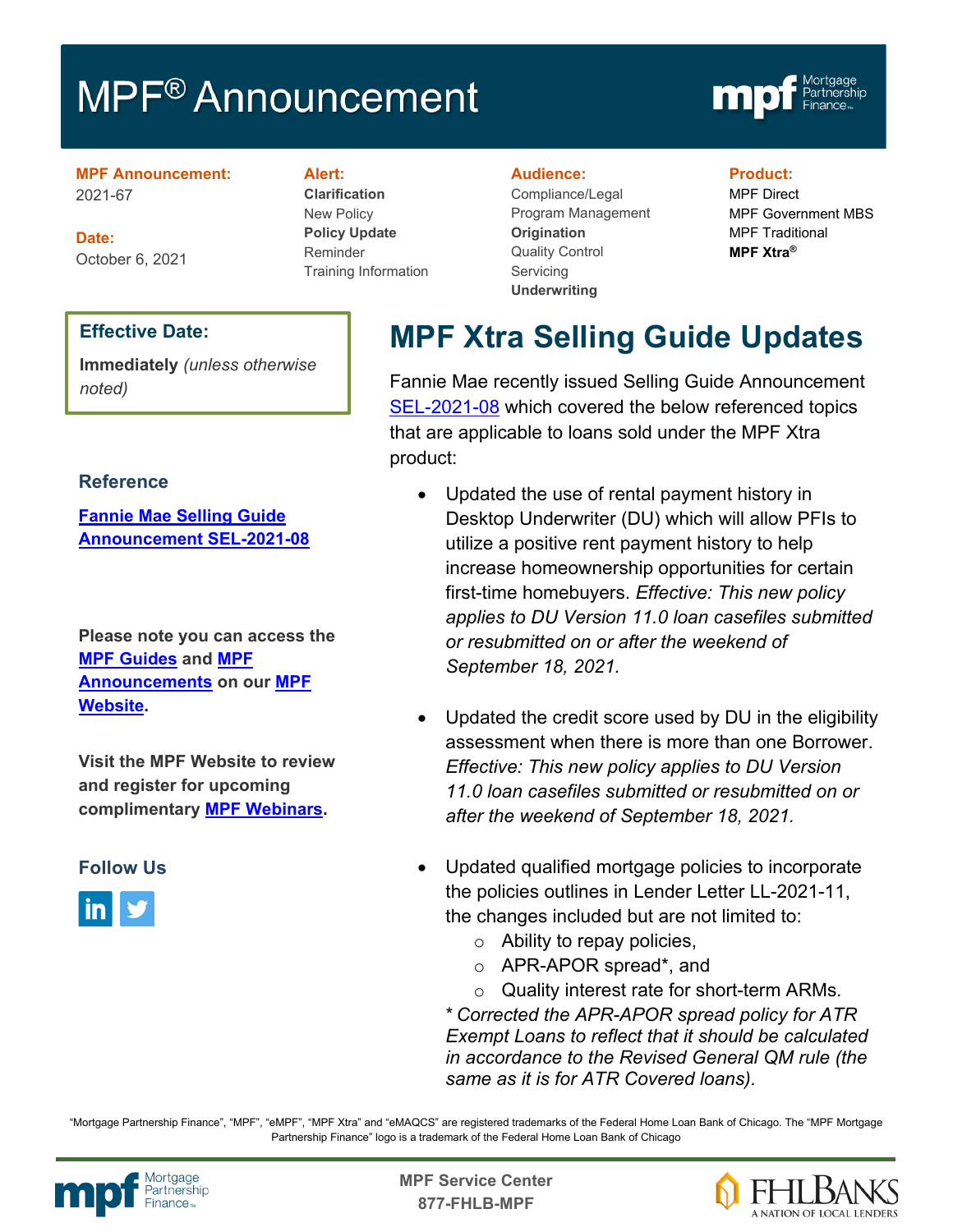- Miscellaneous updates:
	- o Clarified the requirements for Grants and Lender Contributions
	- $\circ$  The following tops were updated as a result of the DU Version 11.0 September updates:
		- **Multiple Financed Properties for the Same Borrower**
		- **Approve/Ineligible Recommendation**
		- **Income and Employment Documentations for DU**

Other topics mentioned in the Fannie Mae announcement do not apply to MPF Xtra. To gain a full understanding of these topics, PFIs should review the entire Fannie Mae Announcement and any applicable Fannie Mae Selling Guide chapters, forms, or exhibits noted in the announcements.



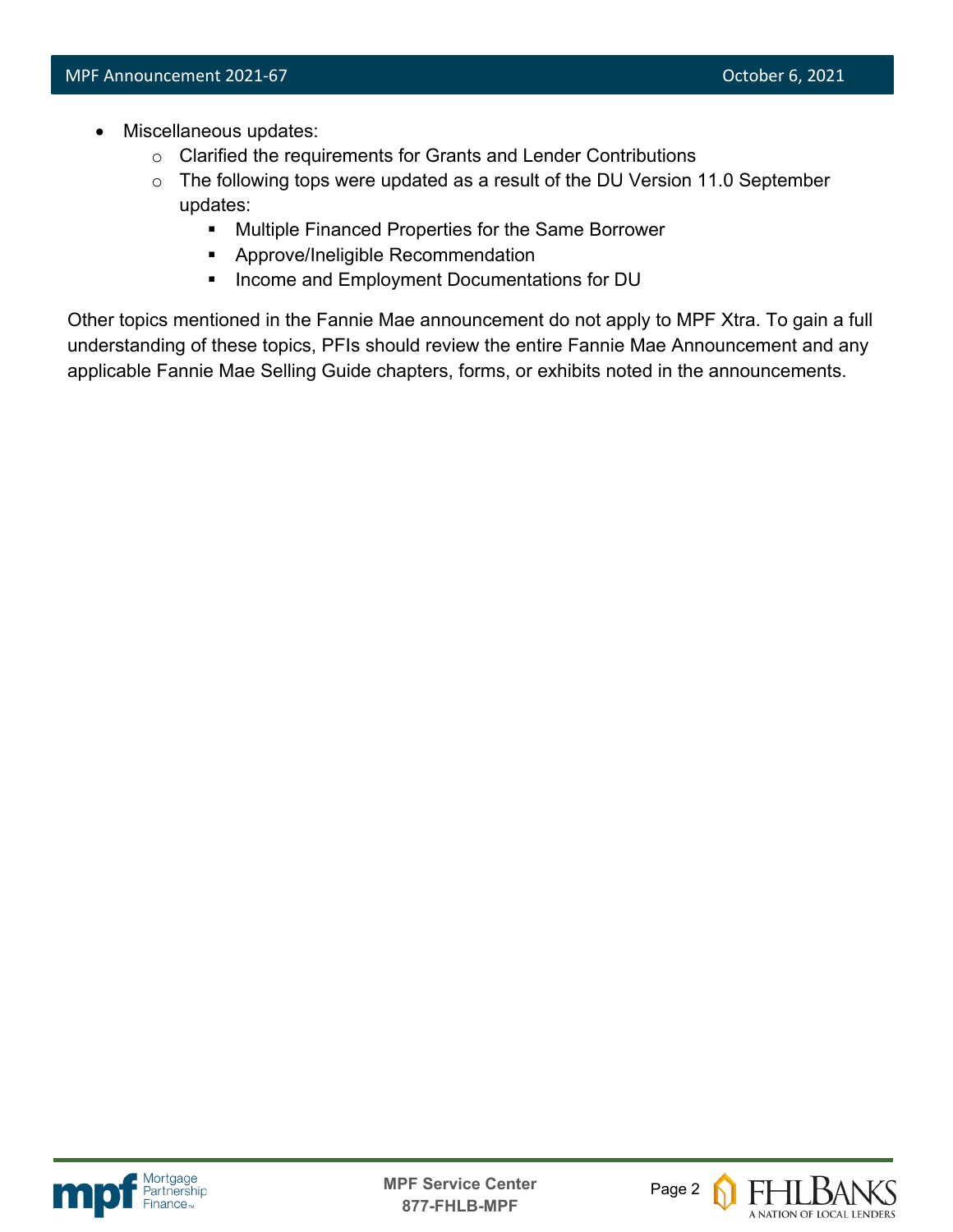

# **Selling Guide Announcement (SEL-2021-08)** Sept.1,2021

The *Selling Guide* has been updated to include changes to the following:

- [Use of rent payment history in Desktop Underwriter®:](#page-2-0) allow lenders to utilize a positive rent payment history to help increase homeownership opportunities for certain first-time homebuyers
- [Credit score eligibility in DU®:](#page-3-0) update the credit score used by DU in the eligibility assessment when there is more than one borrower
- Oualified Mortgage policies: incorporate policies in Lender Letter LL-2021-11
- [Update to Form 582:](#page-4-0) updates to provide more detailed instructions related to business continuity, cross-default provisions, and clear reporting standards.
- [Miscellaneous updates:](#page-5-0)
	- Lender down payment assistance:
	- DU Version 11.0 Sept. Updates

In addition, updates to the following are described in this Announcement:

[Co-op document requirements:](#page-4-1) update to co-op document requirements

View the list of [impacted topics.](#page-2-0)

### <span id="page-2-0"></span>**Use of rent payment history in DU**

We updated the *Selling Guide* to include recently announced changes to DU that will allow lenders to utilize a positive rent payment history to help increase homeownership opportunities for creditworthy first-time homebuyers. The use of this feature in DU offers an opportunity for applicants who have a credit score, but who may have a limited credit history, to get the benefit of their rent payment history used in the DU credit risk assessment. The following requirements apply when lenders opt to use this data:

- At least one borrower must be a first-time homebuyer with a credit score.
- The borrower must have been renting for at least 12 months with a monthly rent payment of at least \$300.
- The loan must be a purchase transaction secured by a principal residence.
- The lender must:
	- obtain an asset verification report with 12 months of bank statement data through an authorized DU validation service asset verification report vendor, and
	- review the most recent 60 days of account activity (per standard large deposit policy).

**Effective:** During the weekend of Sept. 18, 2021, we will implement an update to DU Version 11.0. This new policy will apply to DU Version 11.0 loan casefiles submitted or resubmitted on or after the weekend of Sept. 18, 2021.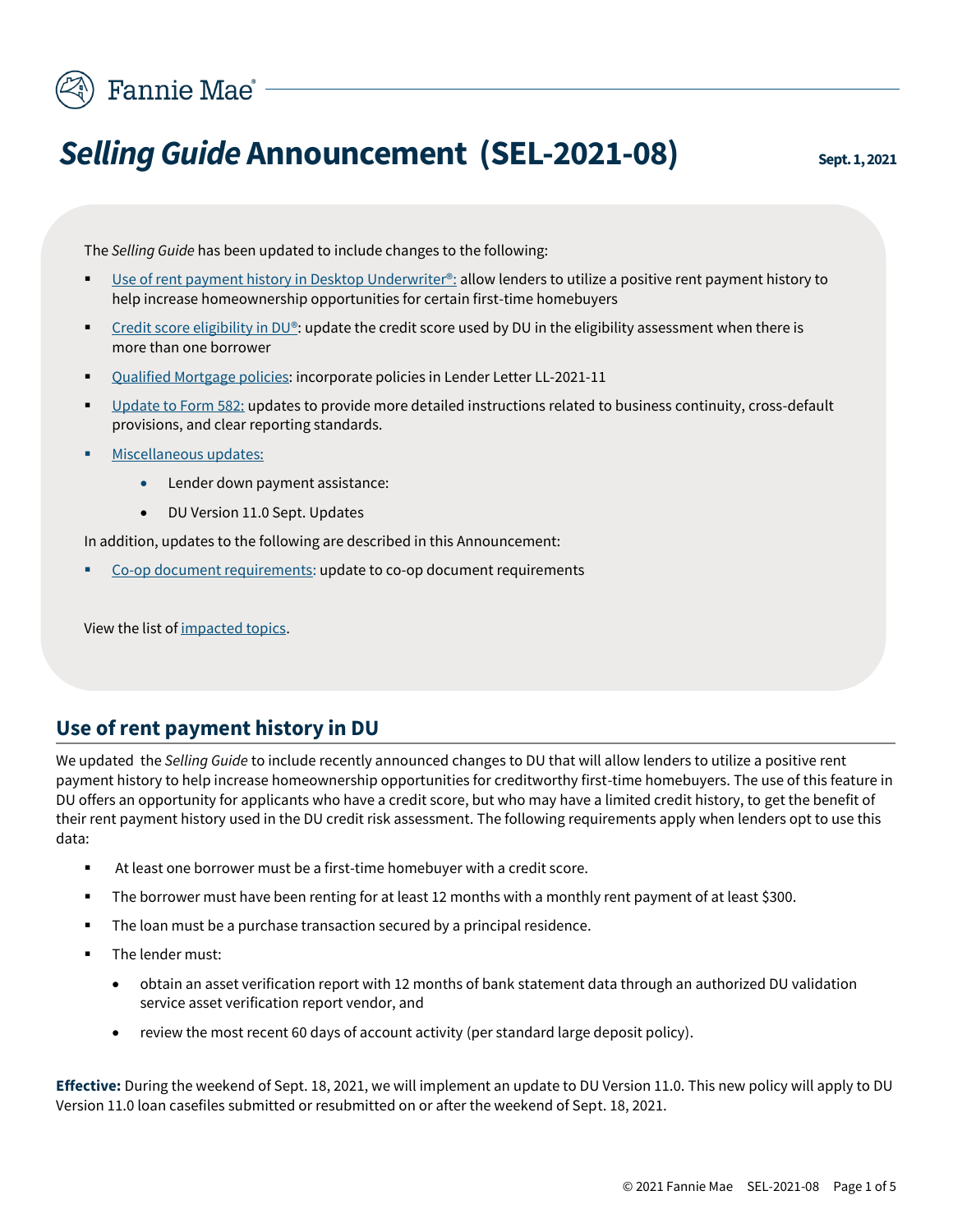

# <span id="page-3-0"></span>**Credit score eligibility in DU**

To support homeownership opportunities for more underserved borrowers , we are updating the credit score used by DU in its eligibility assessment. For most loans with multiple borrowers, DU will no longer use the representative credit score to confirm mortgage loans comply with our minimum 620 credit score requirement. For these loan casefiles, DU will use an average median credit score.

The following is an example of how the average median credit score will be calculated for loans with multiple borrowers.

|                   | Step one: DU will determine each<br>borrower's credit score<br>Middle of the three scores received, or<br>lower of two scores received |         |         | Step two: DU will average the borrowers' credit<br>scores to ensure a minimum 620 credit score<br>for the DU loan casefile.                             |
|-------------------|----------------------------------------------------------------------------------------------------------------------------------------|---------|---------|---------------------------------------------------------------------------------------------------------------------------------------------------------|
|                   | Score 1                                                                                                                                | Score 2 | Score 3 |                                                                                                                                                         |
| <b>Borrower 1</b> | 590                                                                                                                                    | 619     | 648     | Average median credit score: 656 (average of<br>619 and 693)                                                                                            |
| <b>Borrower 2</b> | 661                                                                                                                                    | 693     | 693     | In this example, the representative credit score of 619<br>would continue to be used for pricing, mortgage<br>insurance, and provided at loan delivery. |

The representative credit score will continue to be used for the following:

- Minimum credit score requirements for
	- DU loans with **one** borrower,
	- other policies in DU that have minimum credit score criteria (such as multiple financed properties),
	- RefiNow™ loans, and
	- manually underwritten loans
- Pricing on all loans
- Loan delivery on all loans

**Effective:** During the weekend of Sept. 18, 2021, we will implement an update to DU Version 11.0. This new policy will apply to DU Version 11.0 loan casefiles submitted or resubmitted on or after the weekend of Sept. 18, 2021.

## **Qualified Mortgage policies**

<span id="page-3-1"></span>In Lender Letter LL-2021-11, *Loan Eligibility Under the Preferred Stock Purchase Agreement and Revised General Qualified Mortgage Rule*, we described the underwriting and loan eligibility policies that are impacted by the Preferred Stock Purchase Agreement and CFPB's rule. We have updated the *Selling Guide* to incorporate the changes in the Lender Letter where appropriate. The changes include (but are not limited to):

- ability to repay policies,
- APR-APOR spread\*, and
- qualifying interest rates for short-term ARMs.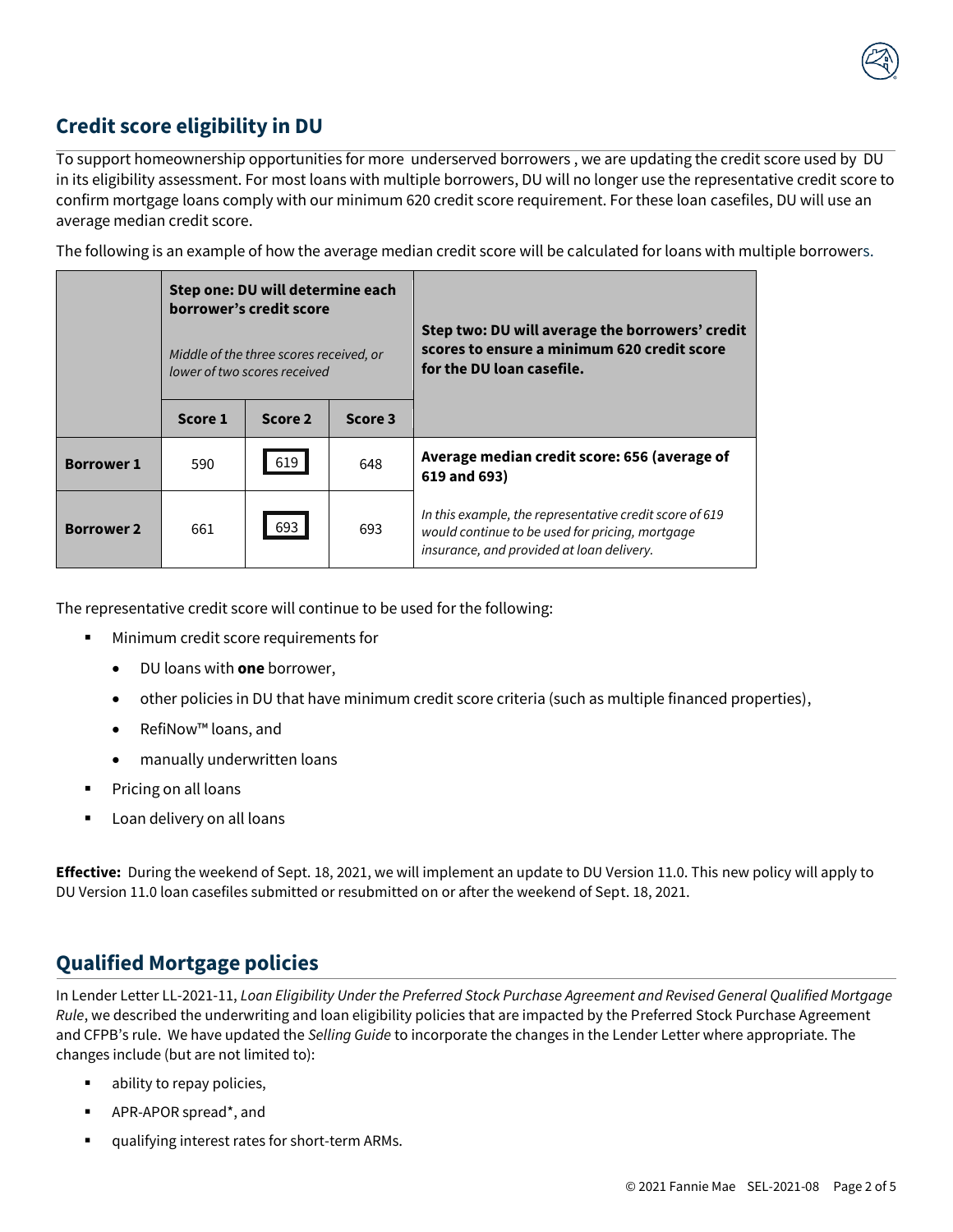Note that while we "paused" the acquisition of high LTV refinance loans, Chapter B5-7, High Loan-to-Value Refinance Option, remains in the Guide unchanged (with a short reference to the pause). We will communicate any changes to this option in a future Guide update.

\* Correction: In LL-2021-11 we stated that the APR-APOR spread for ATR Exempt Loans should be calculated using HOEPA methods. With this Guide update we have updated the APR-APOR spread policy for ATR Exempt Loans to reflect that it should be calculated in accordance to the Revised General QM rule (the same as it is for ATR Covered loans).

**Effective:** Refer to the effective dates i[n LL-2021-11.](https://singlefamily.fanniemae.com/news-events/lender-letter-ll-2021-11-loan-eligibility-qualified-mortgage-rule)

#### **Update to Form 582**

<span id="page-4-0"></span>We have updated the *Lender Record Information* (Form 582), and related shared *Selling* and *Servicing Guide* policies to make it clear that Fannie Mae must be notified of certain events, including any actions or events that could have a material adverse effect on:

- a seller/servicer's origination or servicing of Fannie Mae loans,
- the financial condition of the business or operations, or
- the ability to comply with the Lender Contract or requirements of our *Selling Guide*.

As a reminder, each seller/servicer must submit Form 582 electronically when it submits its annual financial statements, no later than 90 days after the end of its fiscal year. We have revised policy to include an additional stipulation that the seller/servicer must submit an updated Form 582 and email Fannie Mae within five business days of any of the occurrence of the specified items above.

In addition, we are requiring sellers/servicers to have written procedures that comply with our current policy for disaster recovery and business continuity when the seller, servicer, or any subservicer contracts with a vendor or third-party service (or technology provider) for any critical business functions or services that could affect their ability to comply with the Lender Contract or the requirements of our *Selling Guide*. The seller/servicer must provide a copy of its business continuity procedures upon receipt of a written request from Fannie Mae.

We made these changes regarding submission of Form 582 so sellers/servicers will better understand our expectations for when updates are necessary.

**Effective:** The updated Form 582 will be published and available for use on Sept. 10, 2021. Sellers/servicers must comply with all associated policy changes by Oct. 1, 2021.

# <span id="page-4-1"></span>**Co-op share loan documentation requirements**

The [Co-op Share Loan Documentation Requirements](https://singlefamily.fanniemae.com/media/document/pdf/co-op-share-loan-documentation-requirements) have been updated to reflect the following:

- compliance with state laws,
- clarification of acceptable Uniform Commercial Code (UCC) documentation,
- allowing up to 180 days to provide certain UCC documents to the document custodian, and
- other minor edits to bring further clarity and consistency to the document.

These updates did not impact the *Selling Guide*.

**N O T E :** *As a reminder, lenders must have special approval to sell co-op share loans to Fannie Mae.*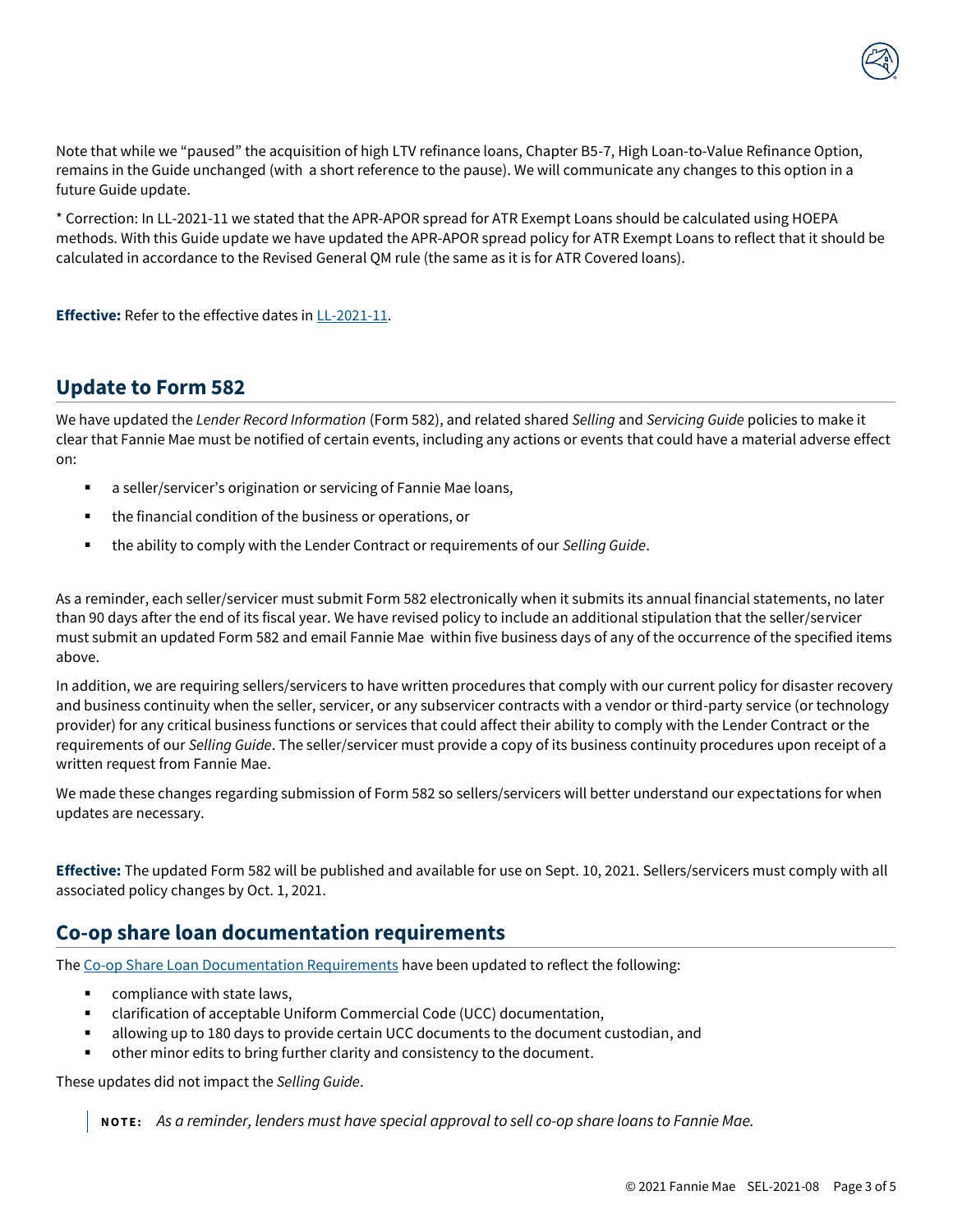### <span id="page-5-0"></span>**Miscellaneous updates**

**[B3-4.3-06, Grants and Lender Contributions:](https://singlefamily.fanniemae.com/media/document/pdf/selling-guide-september-1-2021#page=429)** We have clarified that if a lender is required to provide down payment assistance to satisfy a legal settlement or judgement, enforcement action, or other regulatory action, we will consider purchasing the loan on a negotiated basis.

#### **DU Version 11.0 Sept. Updates**

The following topics were updated as a result of the changes in the DU Version 11.0 Sep. Update. See th[e Release Notes](https://singlefamily.fanniemae.com/media/document/pdf/du-v-11-release-sept-18-2021) for additional information.

- **[B2-2-03, Multiple Financed Properties for the Same Borrower:](https://singlefamily.fanniemae.com/media/document/pdf/selling-guide-september-1-2021#page=242)** We have updated this topic to reflect how DU will determine the number of financed properties for the loan casefile.
- **[B3-2-06, Approve/Ineligible Recommendations:](https://singlefamily.fanniemae.com/media/document/pdf/selling-guide-september-1-2021#page=305)** We have updated the description of this recommendation to reflect that loan casefiles may receive an Ineligible recommendation due to not meeting our stated eligibility requirements or a combination of product features and risk factors that place the loan outside our current acquisition preferences and constraints.
- **[B3-3.5-01, Income and Employment Documentation for DU:](https://singlefamily.fanniemae.com/media/document/pdf/selling-guide-september-1-2021#page=391)** Currently when a borrower is self-employed, DU uses the income disclosed in the Monthly Income (or Loss) field on the Form 1003 (1/2021 version) in the total income calculation. With the Sept. 18th release, DU will use the Gross Monthly Income (base, bonus, overtime, etc.) disclosed on the Form 1003 for a self-employed borrower when the ownership share is less than 25%. Monthly Income (or Loss) should only be used for self-employed borrowers with ownership share of 25% or more. The *Selling Guide* has been updated to reflect this change.

**Note**: To facilitate lender and vendor transition to this policy, for a short time DU will continue to use Monthly Income (or Loss) for a self-employed borrower (< 25% share) if there is no Gross Monthly Income provided.

Lenders may contact their Fannie Mae Account Team if they have questions about this Announcement. Have guide questions? Get answers to all your policy questions, straight from the source[. Ask Poli.](https://askpoli.fanniemae.com/?guideType=Seller&_ga=2.213443604.1603156932.1588165002-936014707.1588165002)

Let your voice be heard! We want your feedback on our policy communications to help us improve the clarity of new and updated policy and understand any implications to borrowers. Click below to take a short survey regarding this Announcement.